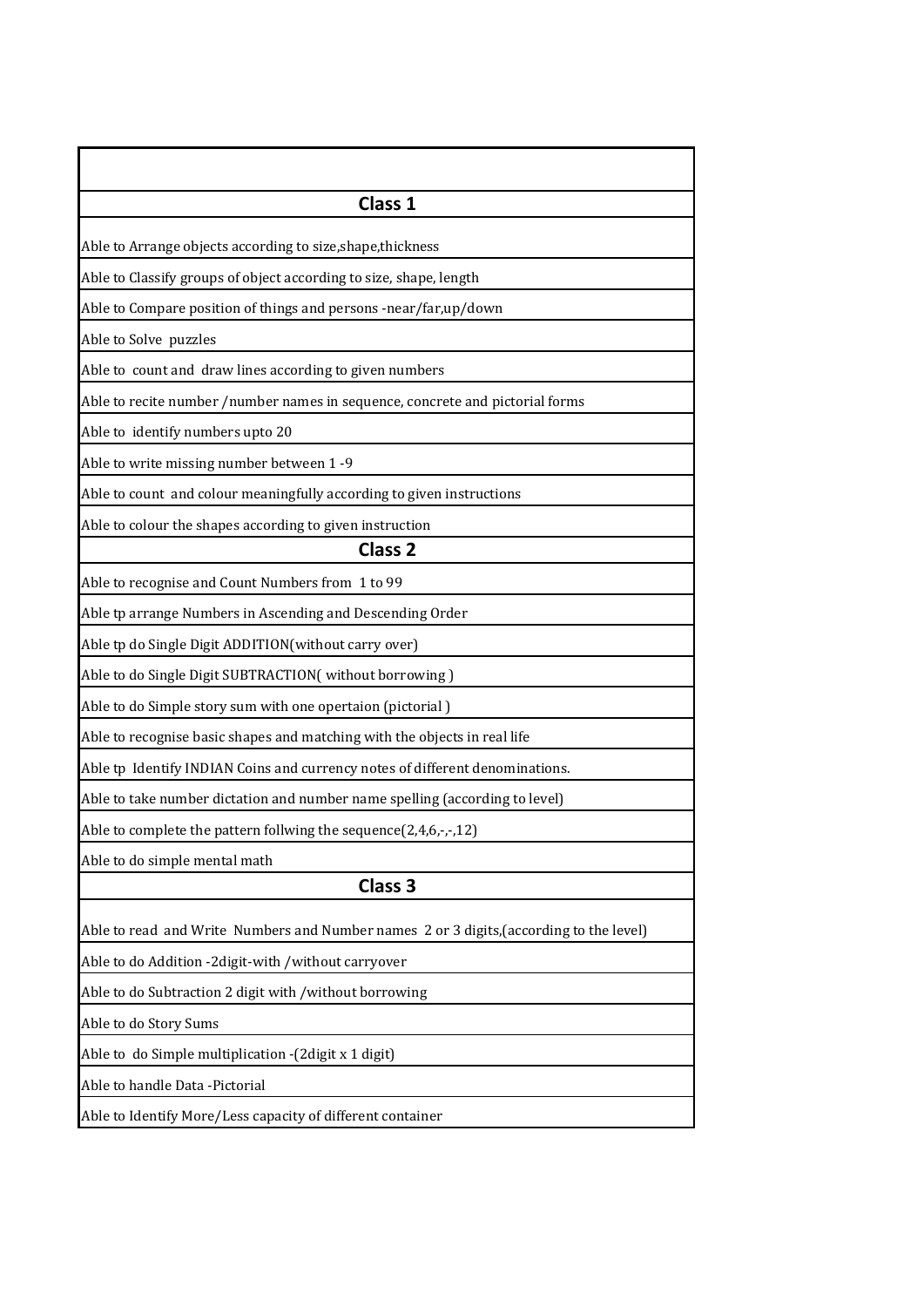|  | Able to identify square, rectangle, triangle,circle,semi circle and match with the real object |
|--|------------------------------------------------------------------------------------------------|

Able to tell time-O'Clock and Half past

Able to know the use of money(coins and notes)

## **Class 4**

Able to read and write three digit number & expand numbers

Able to do addition-with carrying-3 digit

Able to do subtraction -borrowing- 3 digit

Able to say/ write dodging tables 2 to 6

Able to find quotient and remainder in division sums(2 or 3 digit by one digit)

Able to draw 3D & 2D objects like cone,cylinder,sphere,square,rectangle,triangle

Able to do multiplication(3 digit xone digit)and story sums on multiplication

Able to do the conversion of kilograms into grams,kilometer into meter..vice versa

Able to do Money-conversion.(addition and subtraction in real life situation)

Able to read time from a clock-half past

## **Class 5**

Able to expand/ comparelarge numbers in place value, predecessor,successor

Able to do addition and subtraction(large numbers) story sums

Able to do multiplication by 10,100,1000,multiplication by 2/3 digit number.

Able to do Division of a 3 digit number by 2 digit number and by 10,100,1000

Able to identify diameter/radius of a circle

Able to do Prime factorisation,H.C.F,L.C.M

Able to convert larger unit to smaller unit of length, weight and volume

Able to identify half,one fourth,three fourths in agiven picture and also in a collection of objects

5.i. Able to read time-hours and minutes hand and express the time in a.m and p.m

Able to handle data and interpret it

## **Class 6**

Able to write ,arrange,order numbers up to 5 digit

Able to solve word problems having 4 basic operations on numbers beyond 10000

Able to find out prime factorisation-factor tree method,H.C.F and L.C.M

Able to use fractions and decimals in different situation which involves money,length,temperature

Able to use unitary method in solving various word problems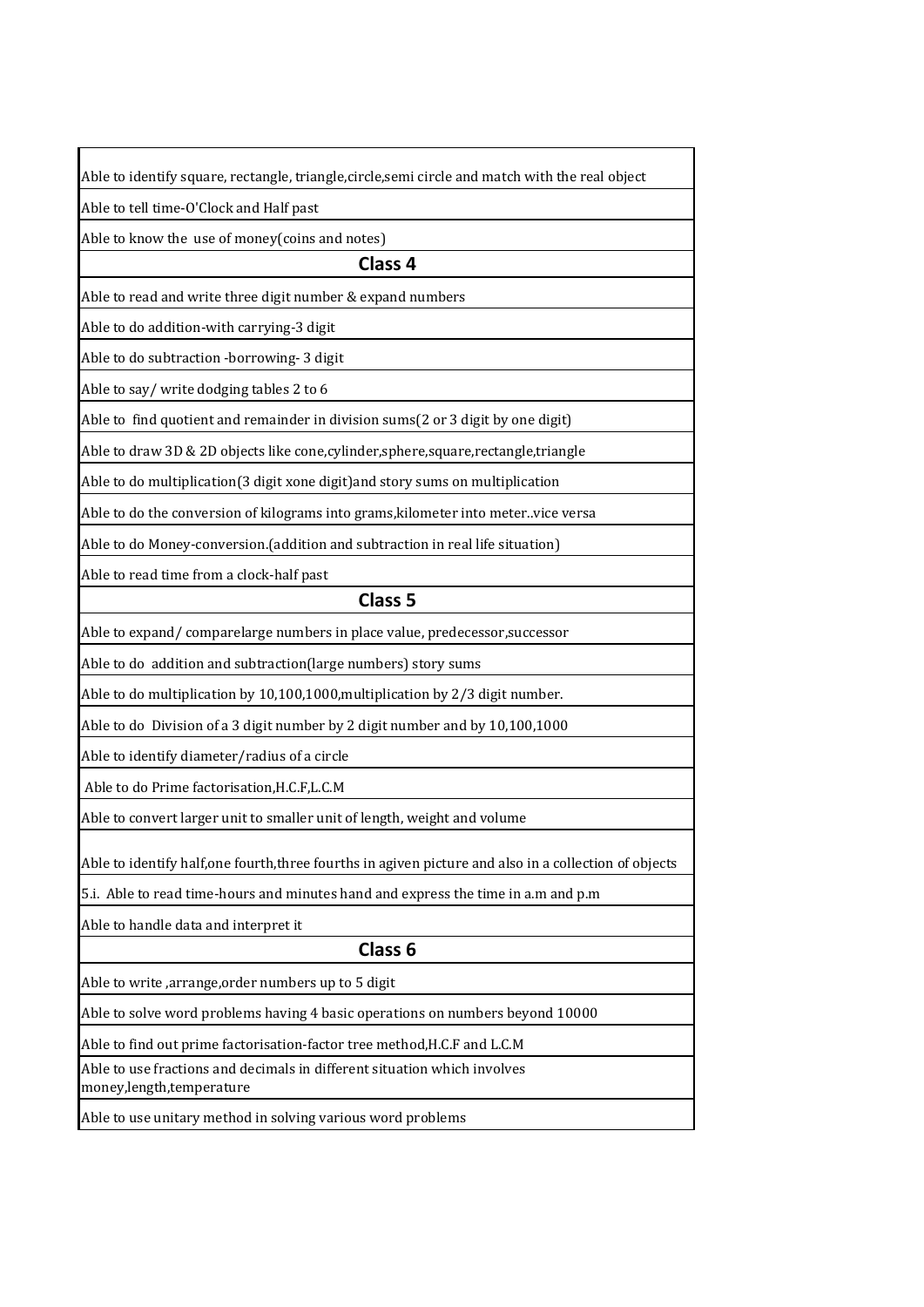| Able to find area /perimeter of a square and a rectangle                                                         |
|------------------------------------------------------------------------------------------------------------------|
| Able to construct circle and able to draw radius.diametre,chord                                                  |
| Able to classify triangle on the basis of angles and sides                                                       |
| Able to arrange given information in the form of table and pictograph and able to interpret it                   |
| Able to relate different commonly used larger and smaller units of length, weight, volume and<br>able to convert |
| Level-7                                                                                                          |
| Can arrange big numbers in ascending and descending order.                                                       |
| Factorisation-subtraction-different denominator.                                                                 |
| Can do H.C.F (prime factorization)                                                                               |
| Can do L.C.M(prime factorization)                                                                                |
| Can do addition of integers                                                                                      |
| Can identify triangles on the basis of angles and sides                                                          |
| Can calculate area of a rectangle                                                                                |
| Can calculate perimeter of a rectangle                                                                           |
| Constructs angles of differest measures using compass                                                            |
| Level-8                                                                                                          |
| Subtraction of integers                                                                                          |
| Multiplication of integers                                                                                       |
| Fraction-division                                                                                                |
| Decimal multiplication                                                                                           |
| Decimal division                                                                                                 |
| Application of linear application                                                                                |
| Problems with exponents and powers                                                                               |
| Identifying pairs of angles                                                                                      |
| Calculating perimeter and area of a triangle                                                                     |
| <b>Maximum Score</b>                                                                                             |
| <b>Score Obtained</b>                                                                                            |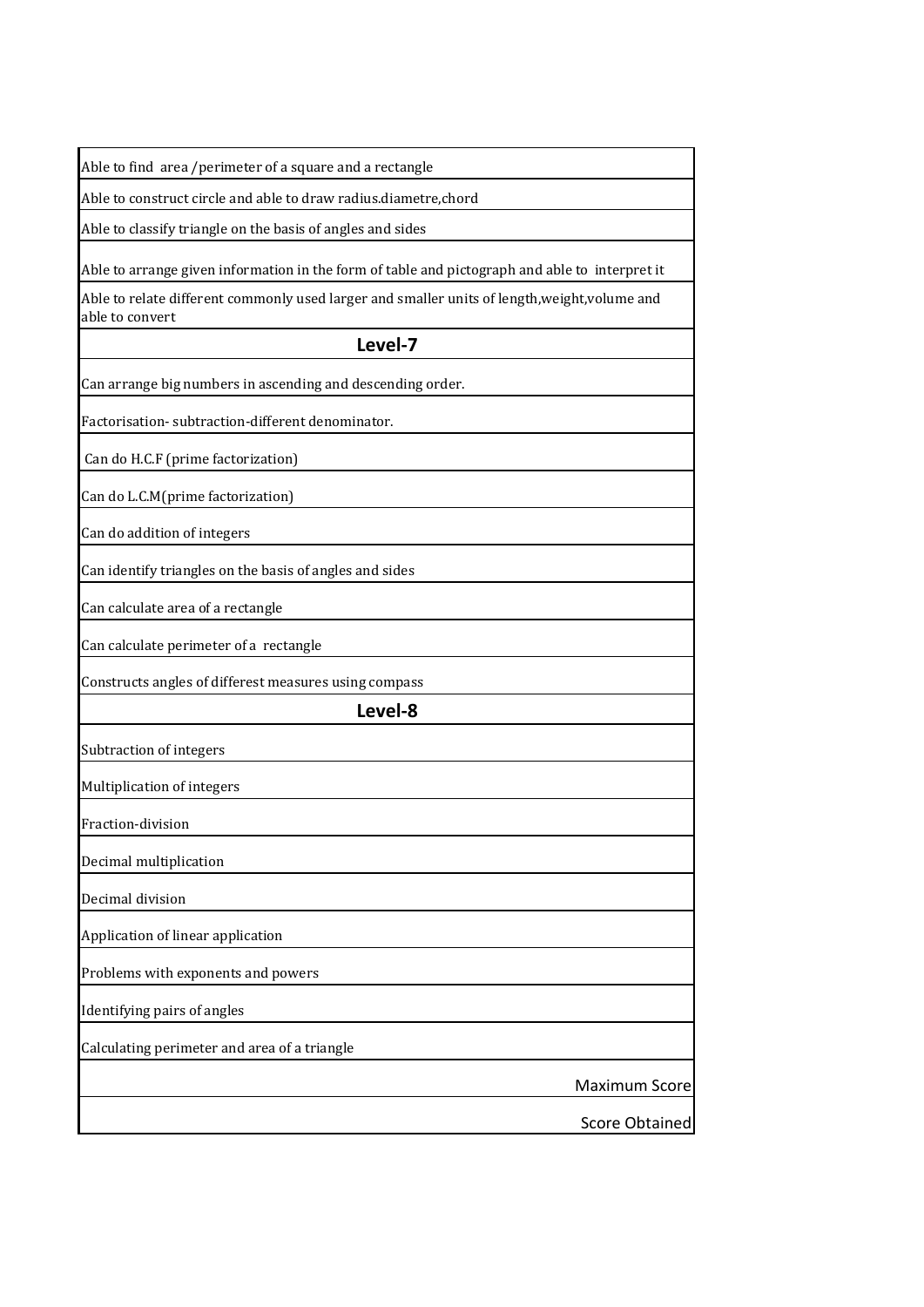Percentage